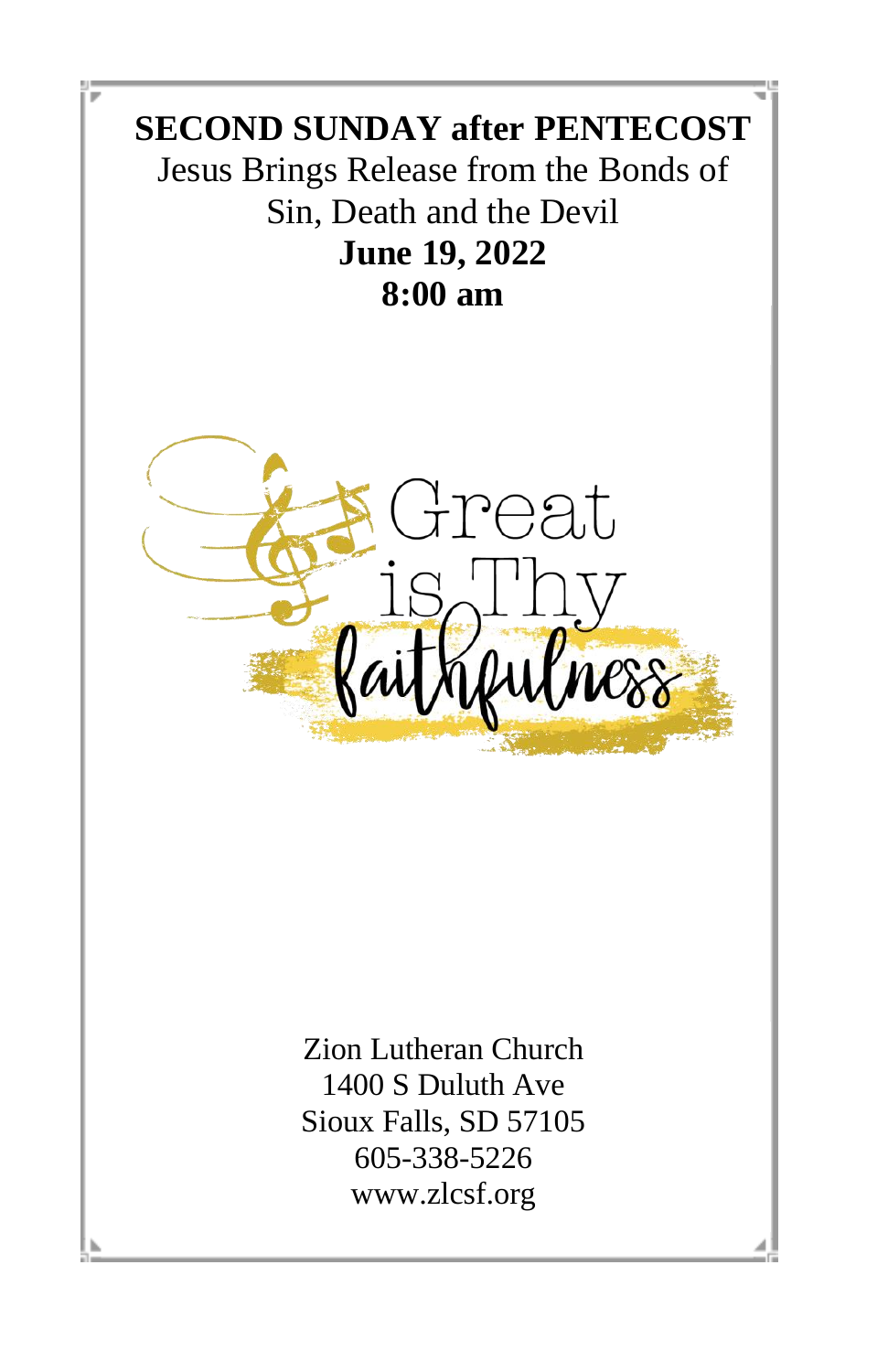### **ORDER OF WORSHIP**

## **AS WE GATHER**

The Lord finds those who did not seek Him or ask for Him. He spreads out His hands "to a rebellious people" (Isaiah 65:2) and calls them to be His people and to dwell in peace upon His holy mountain (Isaiah 65:9). For wherever Jesus Christ enters in, Satan is cast out. Those who were enslaved and driven mad by the assaults and accusations of the devil are set free by the Word of Christ. He drowns and destroys the old Adam in us with the waters of Holy Baptism and thereby brings us out of death into life. No longer naked in our shame, living "among the tombs" (Luke 8:27), we are brought into the Lord's house, fully clothed by Christ; He has come in "the fullness of time" (Galatians 4:4) to fulfill the Law on our behalf and to redeem us from its every accusation. Therefore, having been justified by His grace through faith in His Gospel, "you are no longer a slave, but a son" (Galatians 4:7).

# **WELCOME and ANNOUNCEMENTS**

# **OPENING HYMN:** LSB 744 Amazing Grace

- 1 Amazing grace—how sweet the sound— That saved a wretch like me! I once was lost but now am found, Was blind but now I see!
- 2 The Lord has promised good to me, His Word my hope secures; He will my shield and portion be As long as life endures.
- 3 Through many dangers, toils, and snares I have already come; His grace has brought me safe thus far, His grace will lead me home.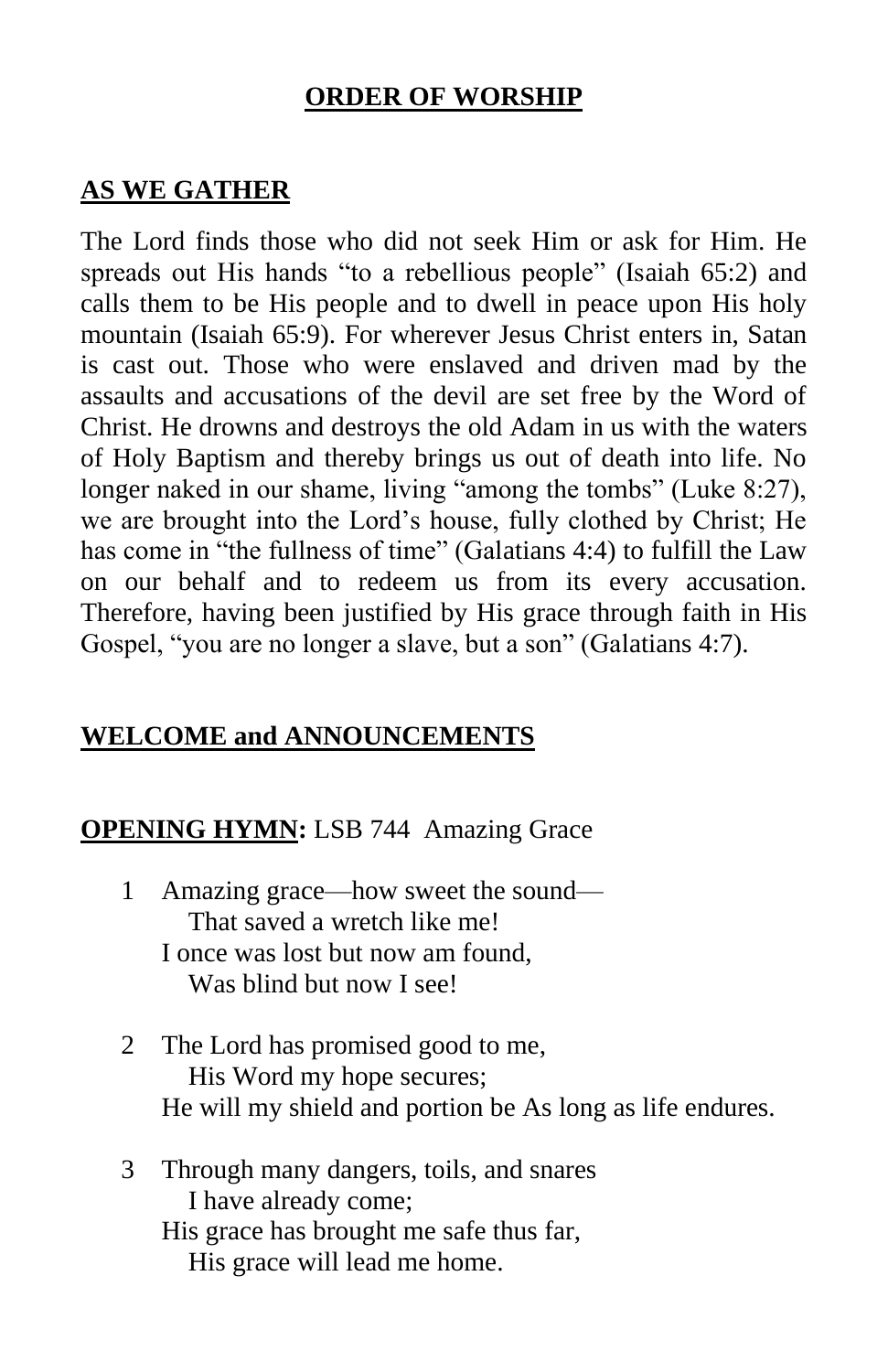4 Yes, when this flesh and heart shall fail And mortal life shall cease, Amazing grace shall then prevail In heaven's joy and peace.

5 When we've been there ten thousand years, Bright shining as the sun, We've no less days to sing God's praise Than when we'd first begun.

Text (sts. 1–5): Public domain Text (sts. 1s–4s): © 1991 Editorial Concordia. Used by permission: LSB Hymn License no. 110004897

# **INVOCATION**

Pastor: In the name of the Father and of the Son and of the Holy Spirit.

**People: Amen.**

# **CONFESSION and ABSOLUTION**

Pastor: Friends in Christ: Let us draw near to God our Father with a true heart to confess our sins and ask Him in the name of our Lord Jesus Christ to forgive us.

Pastor: Our help is in the name of the Lord. **People: He made heaven and earth.** 

Pastor: I said, I will confess my sins to the Lord. **People: Then He forgave the guilt of my sin.**

Pastor: Almighty God, our Maker and Redeemer, we confess to You that by nature we are sinful and unclean, and that we have sinned against You by thought, word, and deed. Therefore we flee for refuge to Your infinite mercy and plead for Your grace for the sake of our Lord Jesus Christ.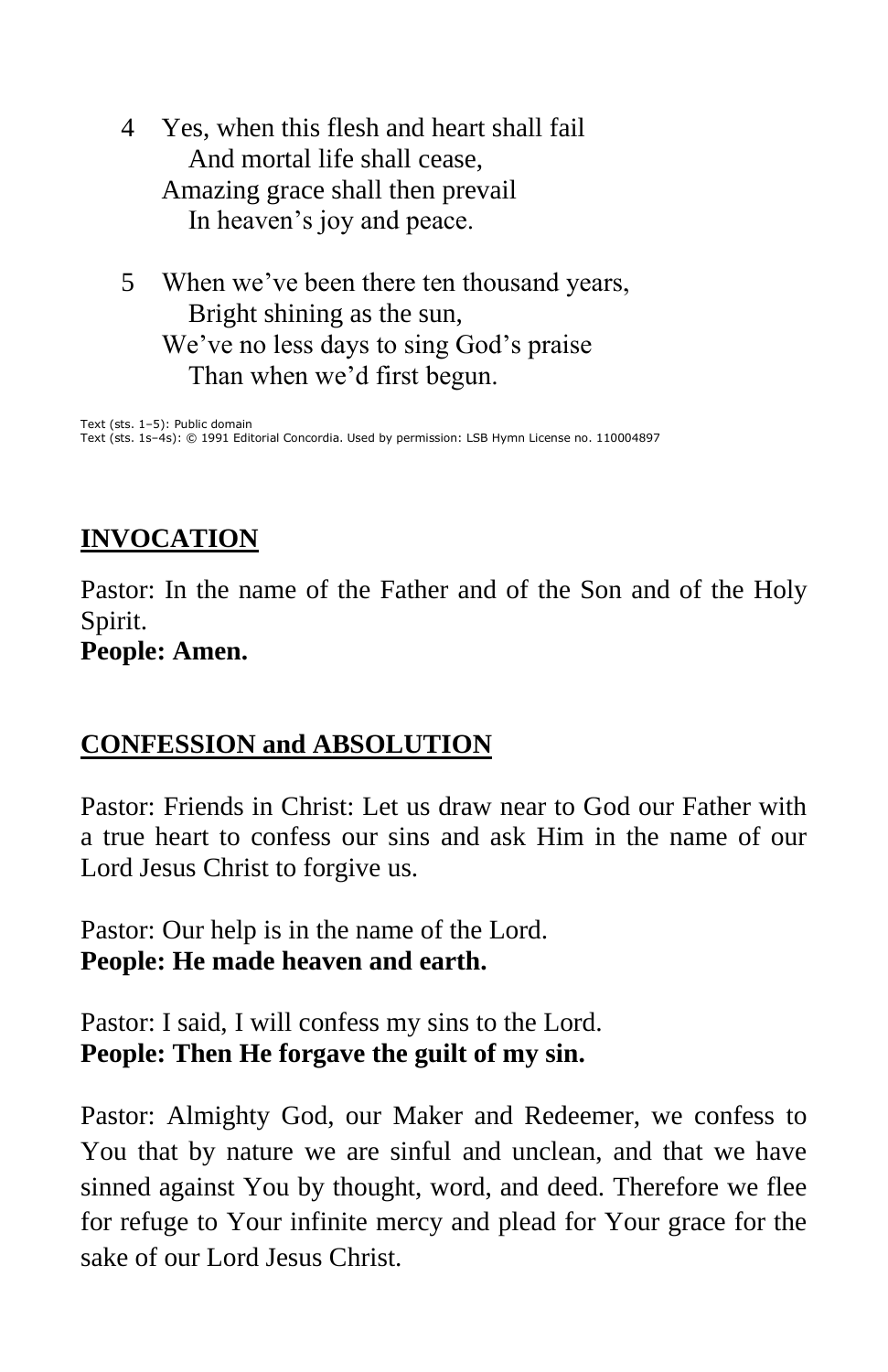**People: Most merciful God, You have given Your only Son to die for us. Have mercy on us, and for His sake grant us forgiveness of all our sins. By Your Holy Spirit increase our knowledge of You and Your will, and make us obedient to Your word, so that by Your grace we may come to eternal life; through Jesus Christ our Lord. Amen.**

Pastor: Almighty God in His mercy has given His Son to die for you and for His sake forgives you all your sins. As a called and ordained Servant of Christ, and by His authority, I therefore forgive you all your sins in the name of the Father and of the Son and of the Holy Spirit.

**People: Thanks be to God. Amen.**

**INTROIT:** Psalm 3; Antiphon verse 8

Pastor: Lord, how many are my foes! **People: How many rise up against me!**

Pastor: Many are saying of me, **People: "God will not deliver him."**

Pastor: But you, Lord, are a shield around me, **People: my glory, the One who lifts my head high.**

Pastor: I call out to the Lord, **People: and he answers me from his holy mountain.**

Pastor: I lie down and sleep; **People: I wake again, because the Lord sustains me.**

Pastor: I will not fear though tens of thousands **People: assail me on every side.**

Pastor: Arise, Lord! Deliver me, my God! **People: Strike all my enemies on the jaw; break the teeth of the wicked.**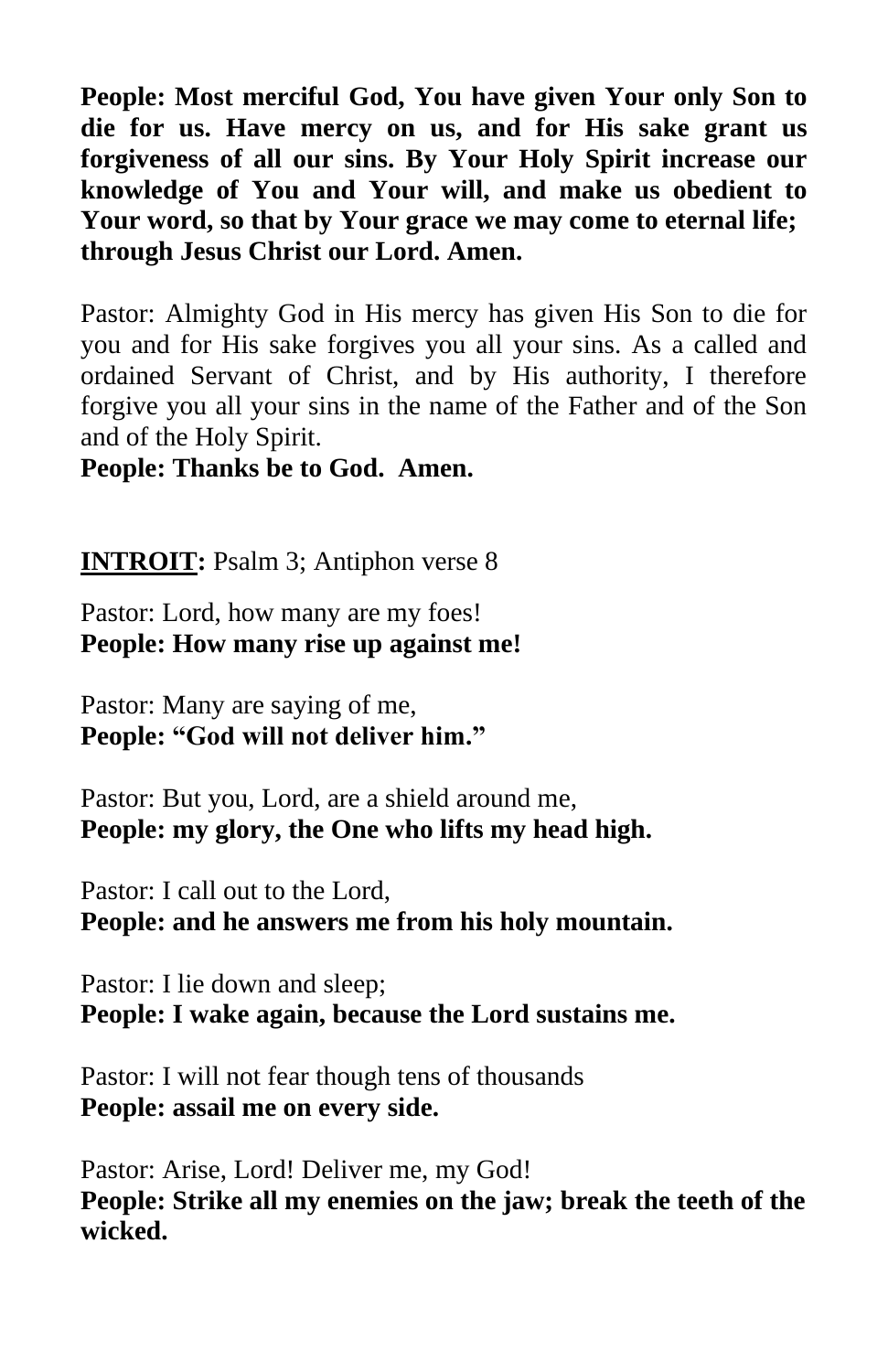Pastor: From the Lord comes deliverance. **People: May your blessing be on your people.**

Pastor: Glory be to the Father and to the Son **People: and to the Holy Spirit;**

Pastor: as it was in the beginning, **People: is now and will be forever. Amen.**

Pastor: From the Lord comes deliverance. **People: May your blessing be on your people.**

**KYRIE** (spoken responses)

Pastor: In peace let us pray to the Lord. **People: Lord, have mercy.**

Pastor: For the peace from above and for our salvation let us pray to the Lord.

**People: Lord, have mercy.**

Pastor: For the peace of the whole world, for the well-being of the Church of God, and for the unity of all let us pray to the Lord. **People: Lord, have mercy.**

Pastor: For this holy house and for all who offer here their worship and praise, let us pray to the Lord. **People: Lord, have mercy.**

Pastor: Help, save, comfort, and defend us, gracious Lord. **People: Amen.**

# **HYMN OF PRAISE:** This Is the Feast

**This is the feast of victory for our God. Alleluia, alleluia, alleluia.**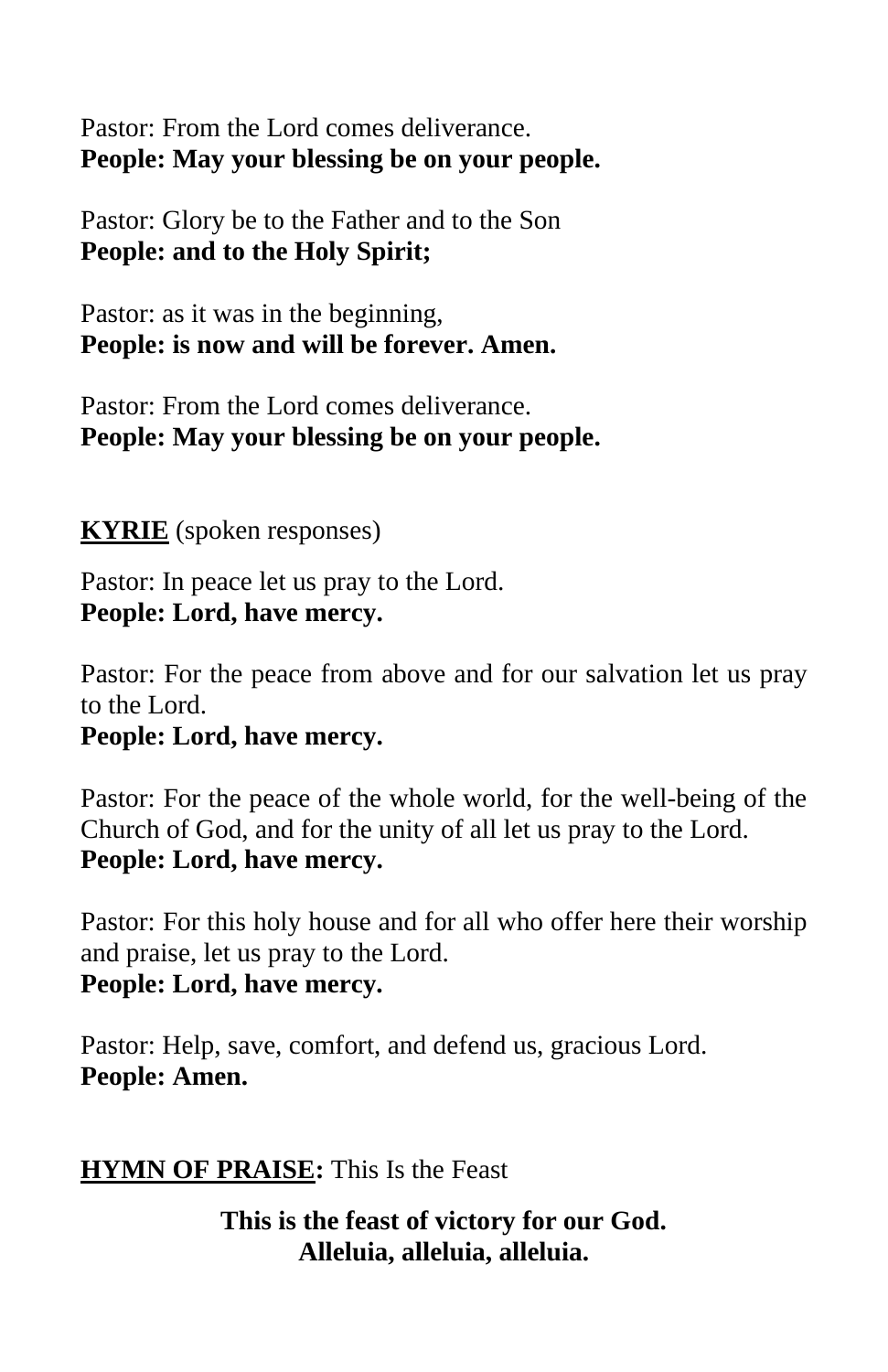**Worthy is Christ, the Lamb who was slain, whose blood set us free to be people of God. This is the feast of victory for our God. Alleluia, alleluia, alleluia. Power, riches, wisdom, and strength, and honor, blessing, and glory are His. This is the feast of victory for our God. Alleluia, alleluia, alleluia. Sing with all the people of God, and join in the hymn of all creation: Blessing, honor, glory, and might be to God and the Lamb forever. Amen. This is the feast of victory for our God. Alleluia, alleluia, alleluia. For the Lamb who was slain has begun His reign. Alleluia. This is the feast of victory for our God. Alleluia, alleluia, alleluia.**

## **SALUTATION AND PRAYER OF THE DAY**

Pastor: The Lord be with you. **People: And also with you.**

Pastor: Let us pray together.

**All: Father in heaven, You have brought us to Yourself and made us Your treasured possession through the saving work of our Savior. By the power of Your eternal Spirit, may we extend Your saving Word into all the world; through Jesus Christ, Your Son, our Lord, who lives and reigns with You and the Holy Spirit, one God, now and forever. Amen.**

### **TIME IN THE WORD**

**Children's Bible Reading**: Page 212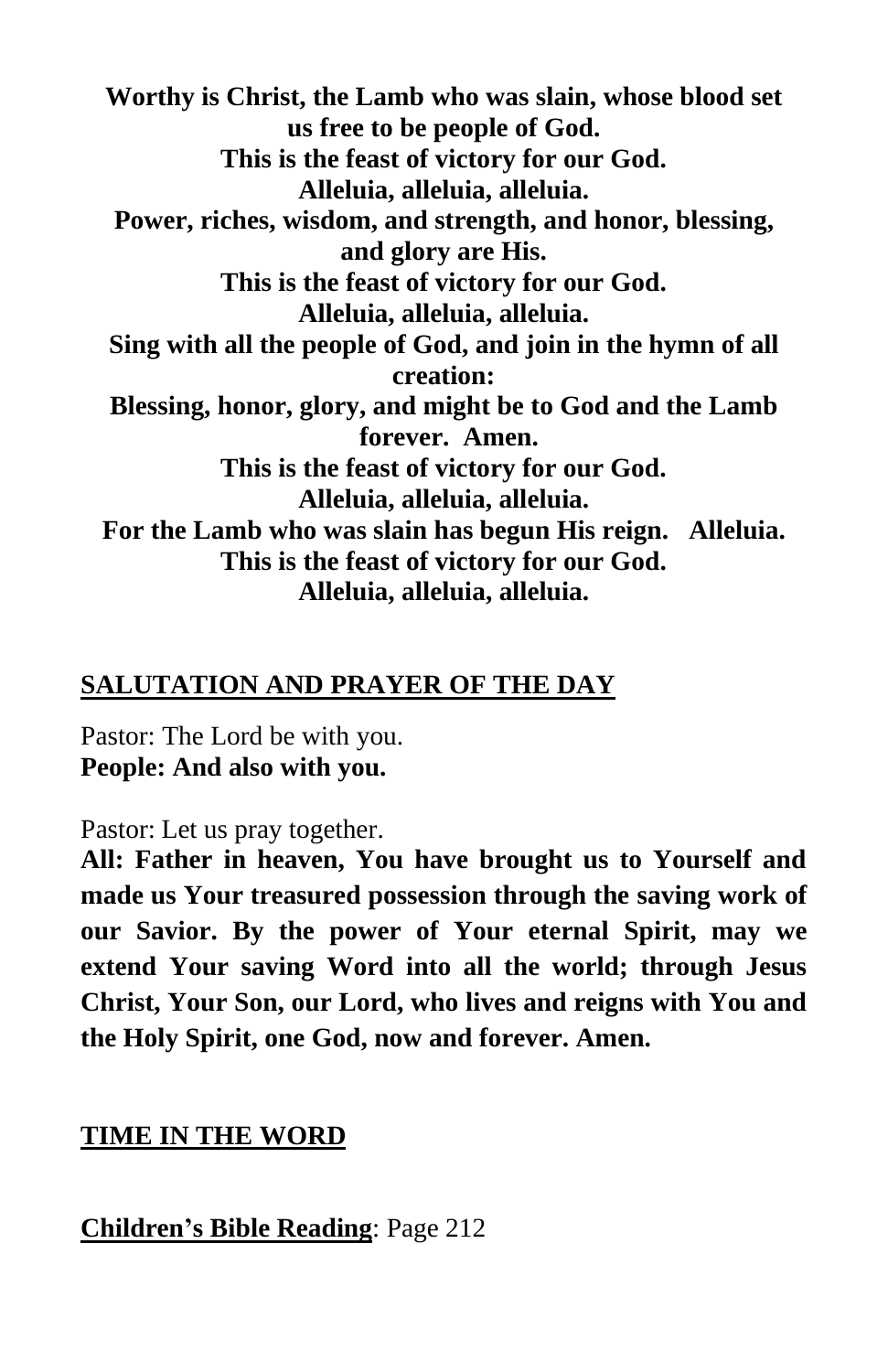# **The First Reading:** Isaiah 65:1-9

"I revealed myself to those who did not ask for me; I was found by those who did not seek me. To a nation that did not call on my name, I said, 'Here am I, here am I.' All day long I have held out my hands to an obstinate people, who walk in ways not good, pursuing their own imaginations—a people who continually provoke me to my very face, offering sacrifices in gardens and burning incense on altars of brick; who sit among the graves and spend their nights keeping secret vigil; who eat the flesh of pigs, and whose pots hold broth of impure meat; who say, 'Keep away; don't come near me, for I am too sacred for you!' Such people are smoke in my nostrils, a fire that keeps burning all day. "See, it stands written before me: I will not keep silent but will pay back in full; I will pay it back into their laps—both your sins and the sins of your ancestors," says the Lord. "Because they burned sacrifices on the mountains and defied me on the hills, I will measure into their laps the full payment for their former deeds." This is what the Lord says: "As when juice is still found in a cluster of grapes and people say, 'Don't destroy it, there is still a blessing in it,' so will I do in behalf of my servants; I will not destroy them all. I will bring forth descendants from Jacob, and from Judah those who will possess my mountains; my chosen people will inherit them, and there will my servants live.

Reader: This is the Word of the Lord. **People: Thanks be to God.**

### **The Second Reading**: Galatians 3:23-4:7

Before the coming of this faith, we were held in custody under the law, locked up until the faith that was to come would be revealed. So the law was our guardian until Christ came that we might be justified by faith. Now that this faith has come, we are no longer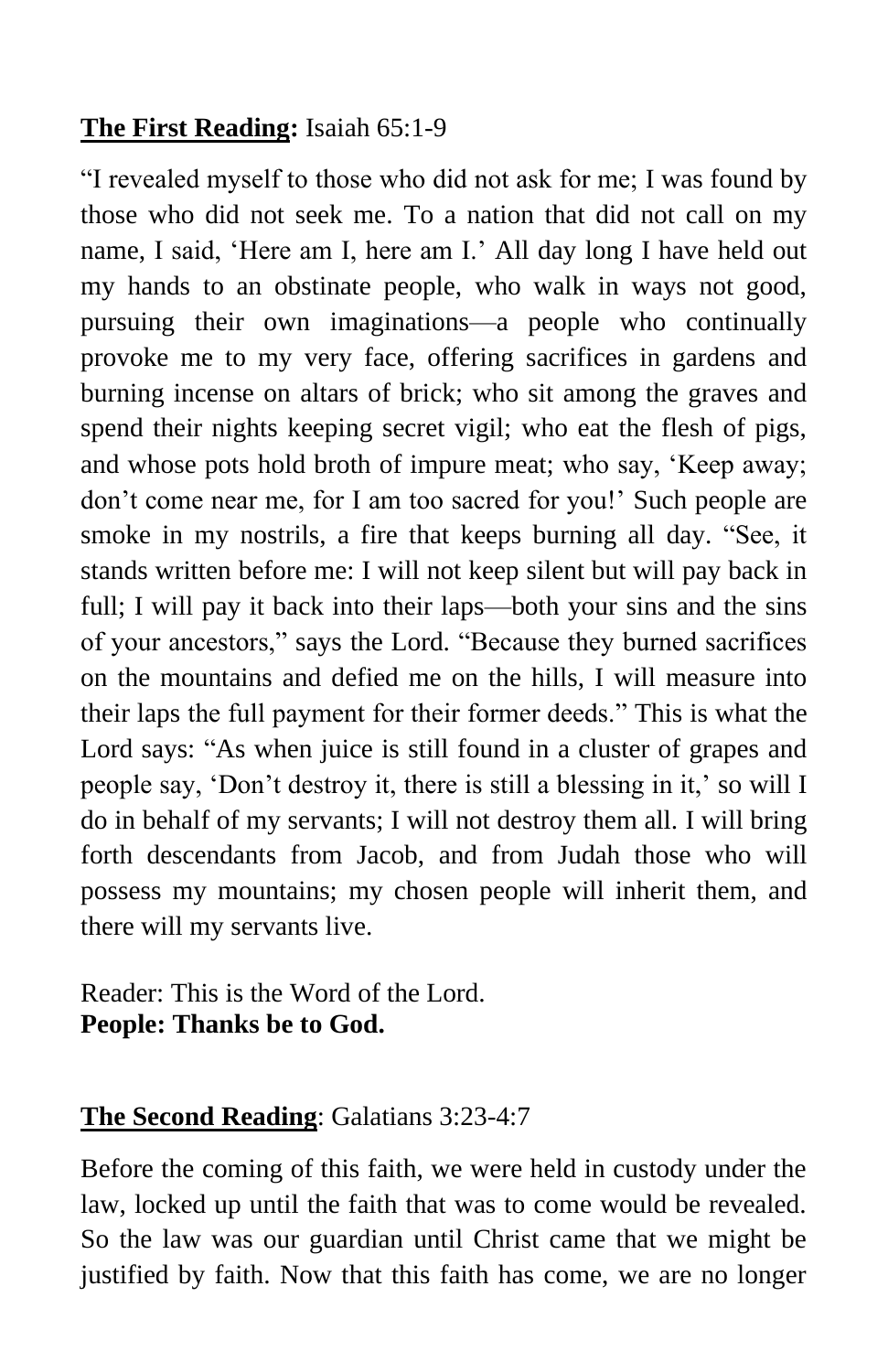under a guardian. So in Christ Jesus you are all children of God through faith, for all of you who were baptized into Christ have clothed yourselves with Christ. There is neither Jew nor Gentile, neither slave nor free, nor is there male and female, for you are all one in Christ Jesus. If you belong to Christ, then you are Abraham's seed, and heirs according to the promise. What I am saying is that as long as an heir is underage, he is no different from a slave, although he owns the whole estate. The heir is subject to guardians and trustees until the time set by his father. So also, when we were underage, we were in slavery under the elemental spiritual forces of the world. But when the set time had fully come, God sent his Son, born of a woman, born under the law, to redeem those under the law, that we might receive adoption to sonship. Because you are his sons, God sent the Spirit of his Son into our hearts, the Spirit who calls out, "Abba, Father." So you are no longer a slave, but God's child; and since you are his child, God has made you also an heir.

Reader: This is the Word of the Lord. **People: Thanks be to God.**

Please rise out of respect for the words and ministry of Jesus Christ.

### **RESPONSE**

**People (Sing): Alleluia. Lord to whom shall we go? You have the words of eternal life. Alleluia, Alleluia.** 

**The Holy Gospel**: Luke 8:26-39 **People (sing): Glory to You, O Lord.**

They sailed to the region of the Gerasenes, which is across the lake from Galilee. When Jesus stepped ashore, he was met by a demon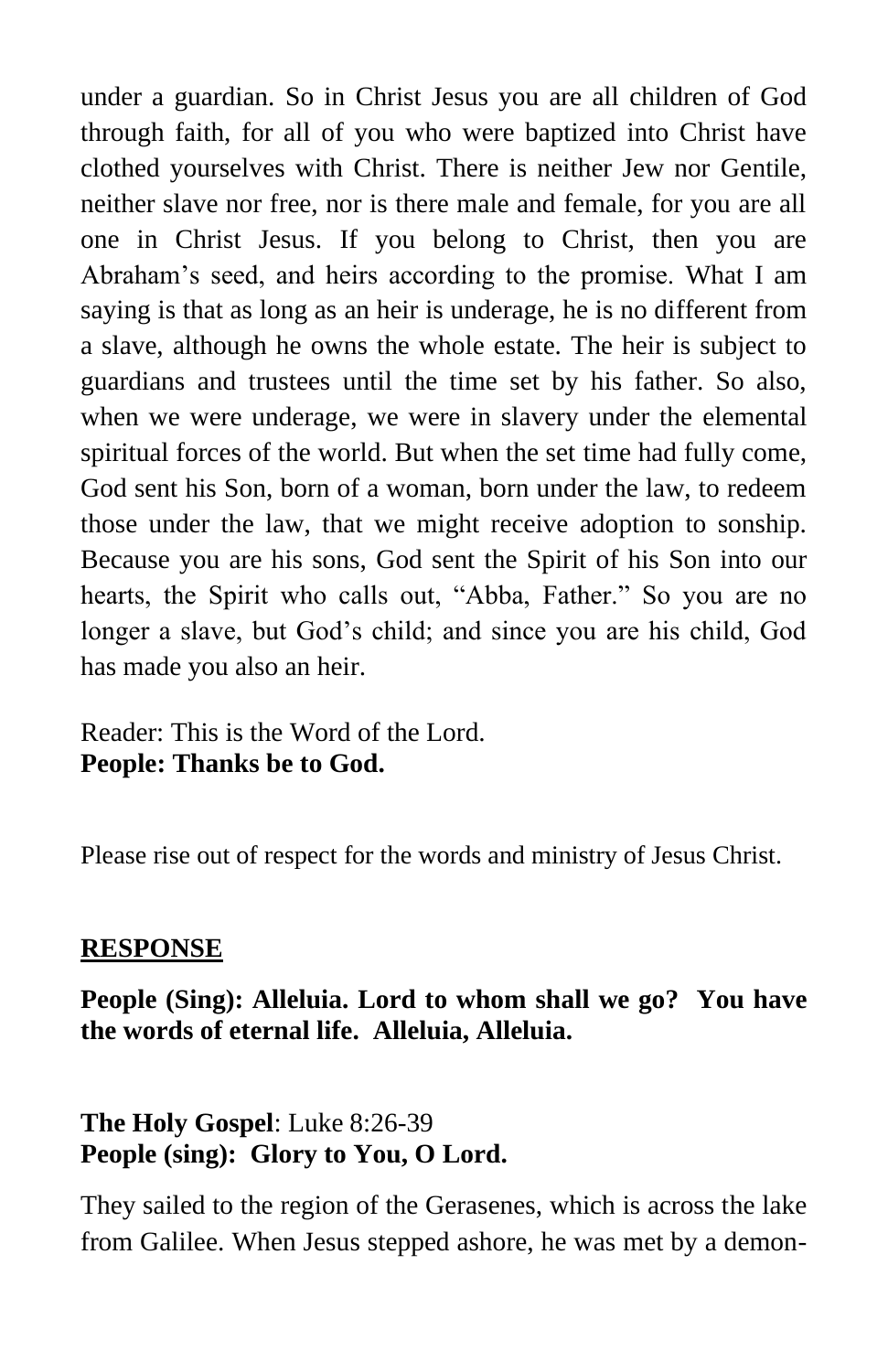possessed man from the town. For a long time this man had not worn clothes or lived in a house, but had lived in the tombs. When he saw Jesus, he cried out and fell at his feet, shouting at the top of his voice, "What do you want with me, Jesus, Son of the Most High God? I beg you, don't torture me!" For Jesus had commanded the impure spirit to come out of the man. Many times it had seized him, and though he was chained hand and foot and kept under guard, he had broken his chains and had been driven by the demon into solitary places. Jesus asked him, "What is your name?" "Legion," he replied, because many demons had gone into him. And they begged Jesus repeatedly not to order them to go into the Abyss. A large herd of pigs was feeding there on the hillside. The demons begged Jesus to let them go into the pigs, and he gave them permission. When the demons came out of the man, they went into the pigs, and the herd rushed down the steep bank into the lake and was drowned. When those tending the pigs saw what had happened, they ran off and reported this in the town and countryside, and the people went out to see what had happened. When they came to Jesus, they found the man from whom the demons had gone out, sitting at Jesus' feet, dressed and in his right mind; and they were afraid. Those who had seen it told the people how the demon-possessed man had been cured. Then all the people of the region of the Gerasenes asked Jesus to leave them, because they were overcome with fear. So he got into the boat and left. The man from whom the demons had gone out begged to go with him, but Jesus sent him away, saying, "Return home and tell how much God has done for you." So the man went away and told all over town how much Jesus had done for him.

Reader: This is the Gospel of the Lord. **People (sing): Praise to You, O Christ.**

### **CHILDREN'S MESSAGE**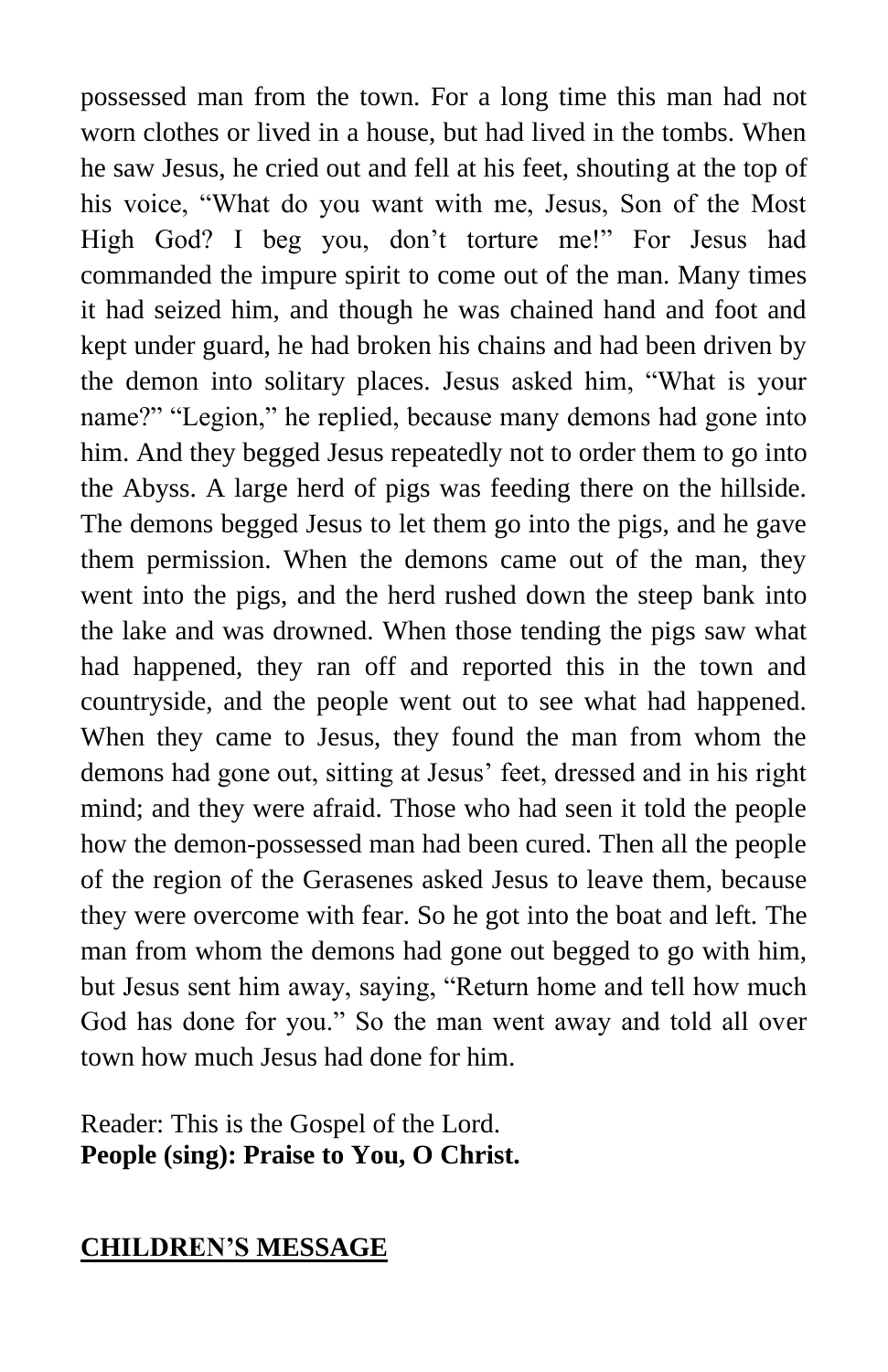#### **SERMON HYMN: LSB 809 Great Is Thy Faithfulness**

1 Great is Thy faithfulness, O God my Father; There is no shadow of turning with Thee. Thou changest not: Thy compassions, they fail not; As Thou hast been, Thou forever wilt be. Great is Thy faithfulness! Great is Thy faithfulness! Morning by morning new mercies I see; All I have needed Thy hand hath provided; Great is Thy faithfulness, Lord, unto me!

2 Summer and winter and springtime and harvest, Sun, moon, and stars in their courses above Join with all nature in manifold witness To Thy great faithfulness, mercy, and love. Great is Thy faithfulness! Great is Thy faithfulness! Morning by morning new mercies I see; All I have needed Thy hand hath provided; Great is Thy faithfulness, Lord, unto me!

3 Pardon for sin and a peace that endureth, Thine own dear presence to cheer and to guide; Strength for today and bright hope for tomorrow, Blessings all mine, with ten thousand beside! Great is Thy faithfulness! Great is Thy faithfulness! Morning by morning new mercies I see; All I have needed Thy hand hath provided; Great is Thy faithfulness, Lord, unto me!

Text: Public domain

### **THE SERMON**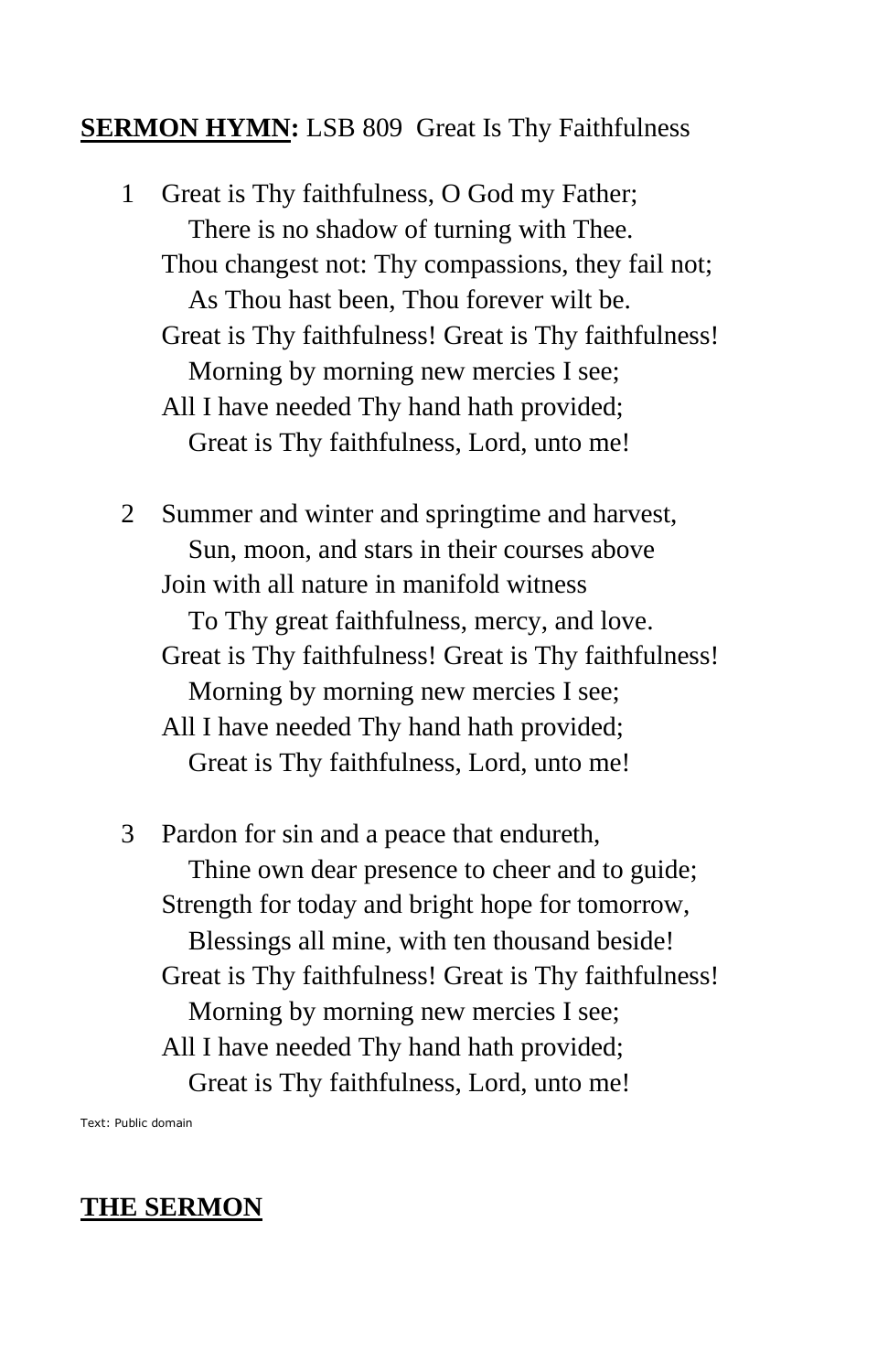### **NICENE CREED**

**I believe in one God; the Father Almighty, maker of heaven and earth and of all things visible and invisible.**

**And in one Lord Jesus Christ, the only-begotten Son of God, begotten of His Father before all worlds, God of God, Light of Light, very God of very God, begotten, not made, being of one substance with the Father, by whom all things were made; who for us men and for our salvation came down from heaven and was incarnate by the Holy Spirit of the Virgin Mary and was made man; and was crucified also for us under Pontius Pilate. He suffered and was buried. And on the third day He rose again according to the Scriptures and ascended into heaven and sits at the right hand of the Father. And He will come again with glory to judge both the living and the dead, whose kingdom will have no end.**

**And I believe in the Holy Spirit, the Lord and giver of life, who proceeds from the Father and the Son, who with the Father and the Son together is worshiped and glorified, who spoke by the prophets.** 

**And I believe in one holy Christian and apostolic Church, I acknowledge one Baptism for the remission of sins, and I look for the resurrection of the dead and the life of the world to come. Amen.**

### **OFFERING ANNOUNCEMENT**

# **PRAYERS OF THE CHURCH**

### **SERVICE OF THE SACRAMENT**

Pastor: The Lord be with you. **People: And also with you.**

Pastor: Lift up your hearts. **People: We lift them to the Lord.**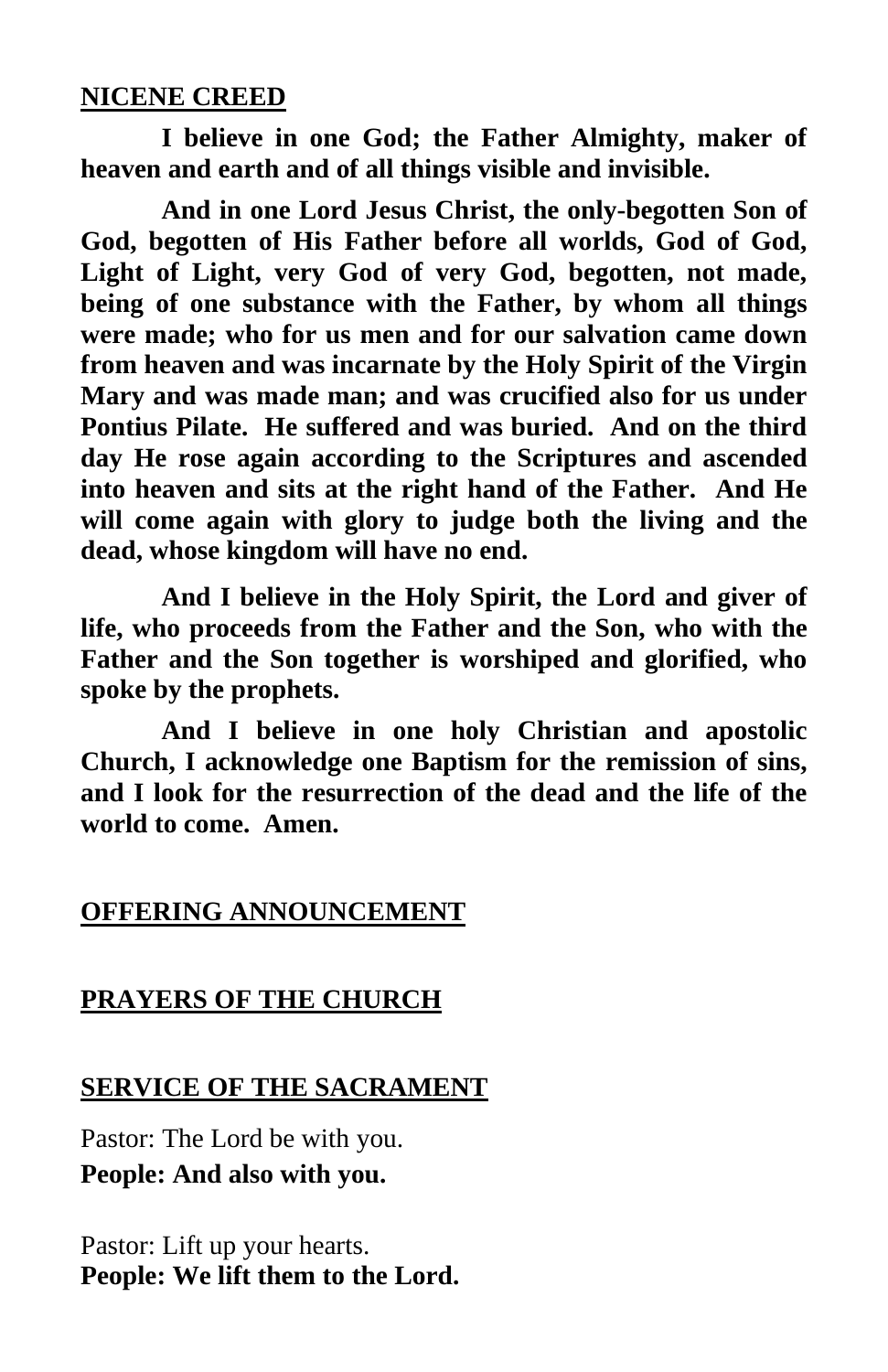Pastor: Let us give thanks to the Lord our God. **People: It is right to give Him thanks and praise.**

Pastor: It is truly good, right, and salutary………..evermore praising you and singing:

**People (sing): Holy, holy, holy Lord God of pow'r and might: Heaven and earth are full of Your glory. Hosanna. Hosanna. Hosanna in the highest. Blessed is He who comes in the name of the Lord. Hosanna in the highest.**

### **THE LORD'S PRAYER**

**All: Our Father who art in heaven, hallowed be Thy name, Thy kingdom come, Thy will be done on earth as it is in heaven; give us this day our daily bread; and forgive us our trespasses as we forgive those who trespass against us; and lead us not into temptation, but deliver us from evil. For Thine is the kingdom and the power and the glory forever and ever. Amen.**

### **THE WORDS OF OUR LORD**

### **PAX DOMINI**

Pastor: The peace of the Lord be with you always. **People: Amen**.

#### **AGNUS DEI**

**People (sing): Lamb of God, You take away the sin of the world; have mercy on us. Lamb of God, You take away the sin of the world; have mercy on us. Lamb of God, You take away the sin of the world; grant us peace.**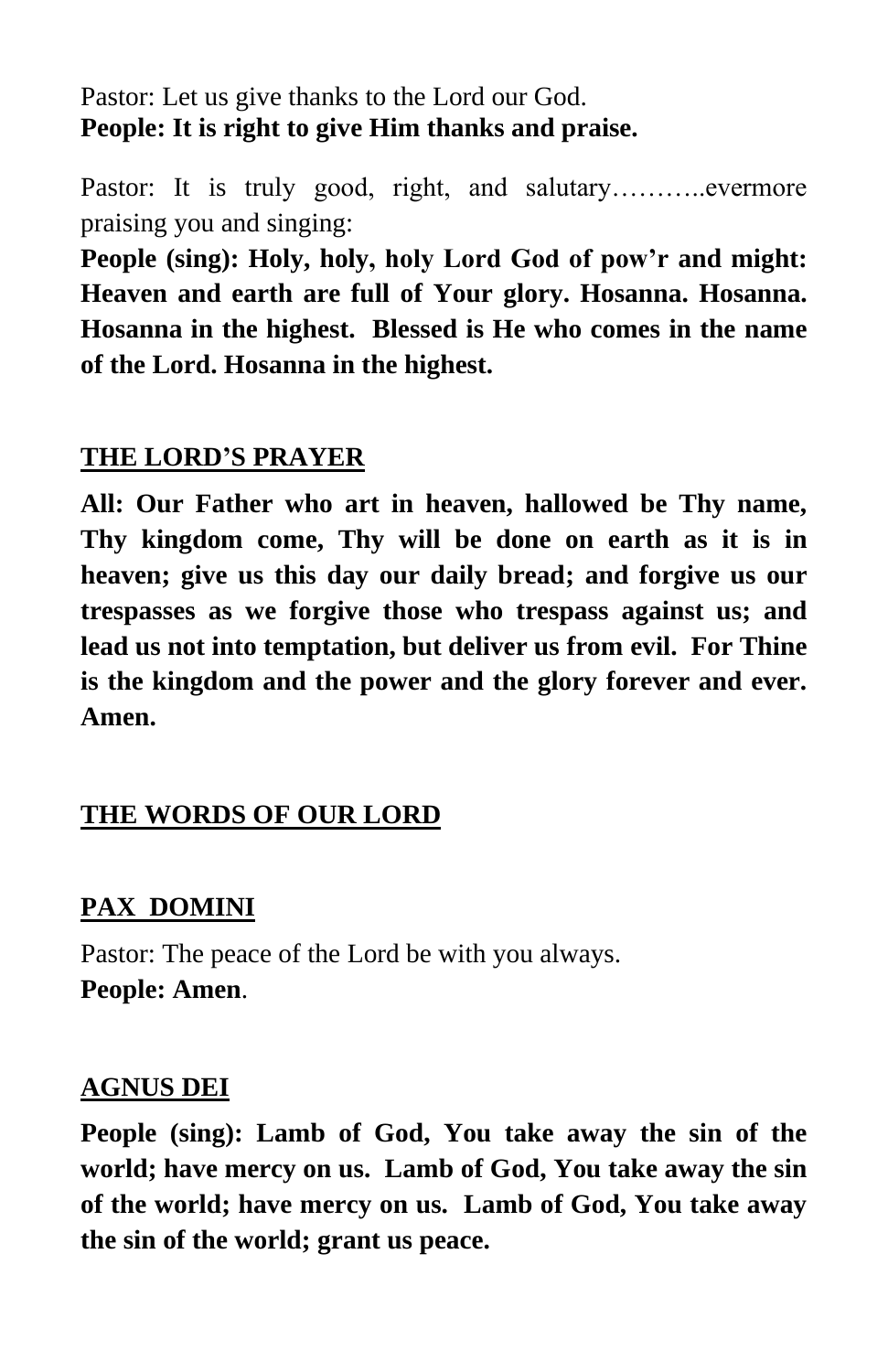## **COMMUNION HYMN:** LSB 496 Holy Spirit, Light Divine

(verses 1-3)

- 1 Holy Spirit, light divine, Shine upon this heart of mine; Chase the shades of night away, Turn the darkness into day.
- 2 Let me see my Savior's face, Let me all His beauties trace; Show those glorious truths to me Which are only known to Thee.
- 3 Holy Spirit, pow'r divine, Cleanse this guilty heart of mine; In Thy mercy pity me, From sin's bondage set me free.

Text: Public domain

## **COMMUNION HYMN:** LSB 522

Lord God, to Thee We Give All Praise

- 1 Lord God, to Thee we give all praise, With grateful hearts our voices raise, That angel hosts Thou didst create Around Thy glorious throne to wait.
- 2 They shine with light and heav'nly grace And constantly behold Thy face; They heed Thy voice, they know it well, In godly wisdom they excel.
- 3 They never rest nor sleep as we; Their whole delight is but to be With Thee, Lord Jesus, and to keep Thy little flock, Thy lambs and sheep.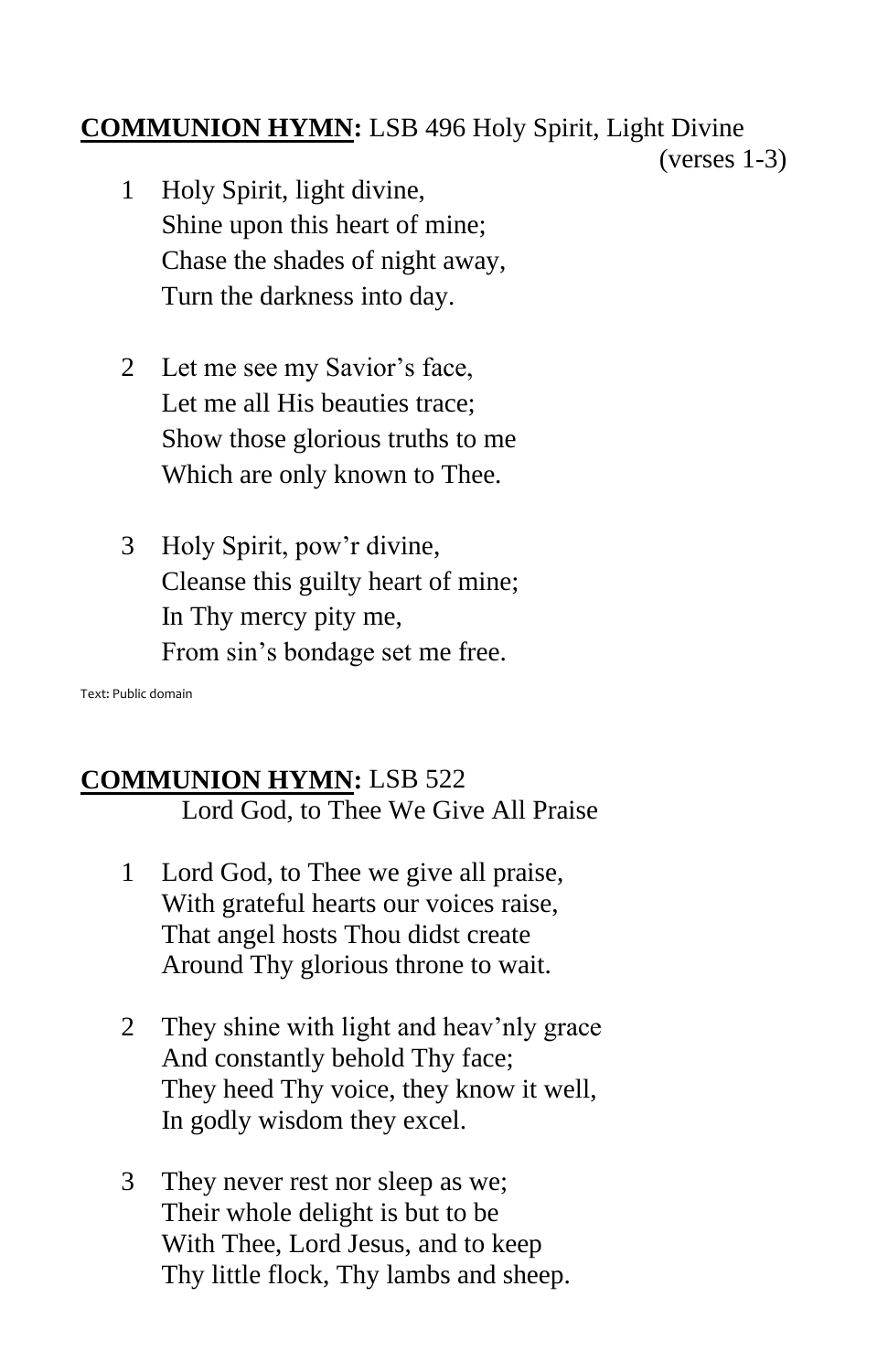- 4 The ancient dragon is their foe; His envy and his wrath they know. It always is his aim and pride Thy Christian people to divide.
- 5 As he of old deceived the world And into sin and death has hurled, So now he subtly lies in wait To undermine both Church and state.
- 6 A roaring lion, round he goes, No halt nor rest he ever knows; He seeks the Christians to devour And slay them by his dreadful pow'r.
- 7 But watchful is the angel band That follows Christ on ev'ry hand To guard His people where they go And break the counsel of the foe.
- 8 For this, now and in days to be, Our praise shall rise, O Lord, to Thee, Whom all the angel hosts adore With grateful songs forevermore.

Text: Public domain

# **DISMISSAL and PRAYER**

### **BENEDICTION**